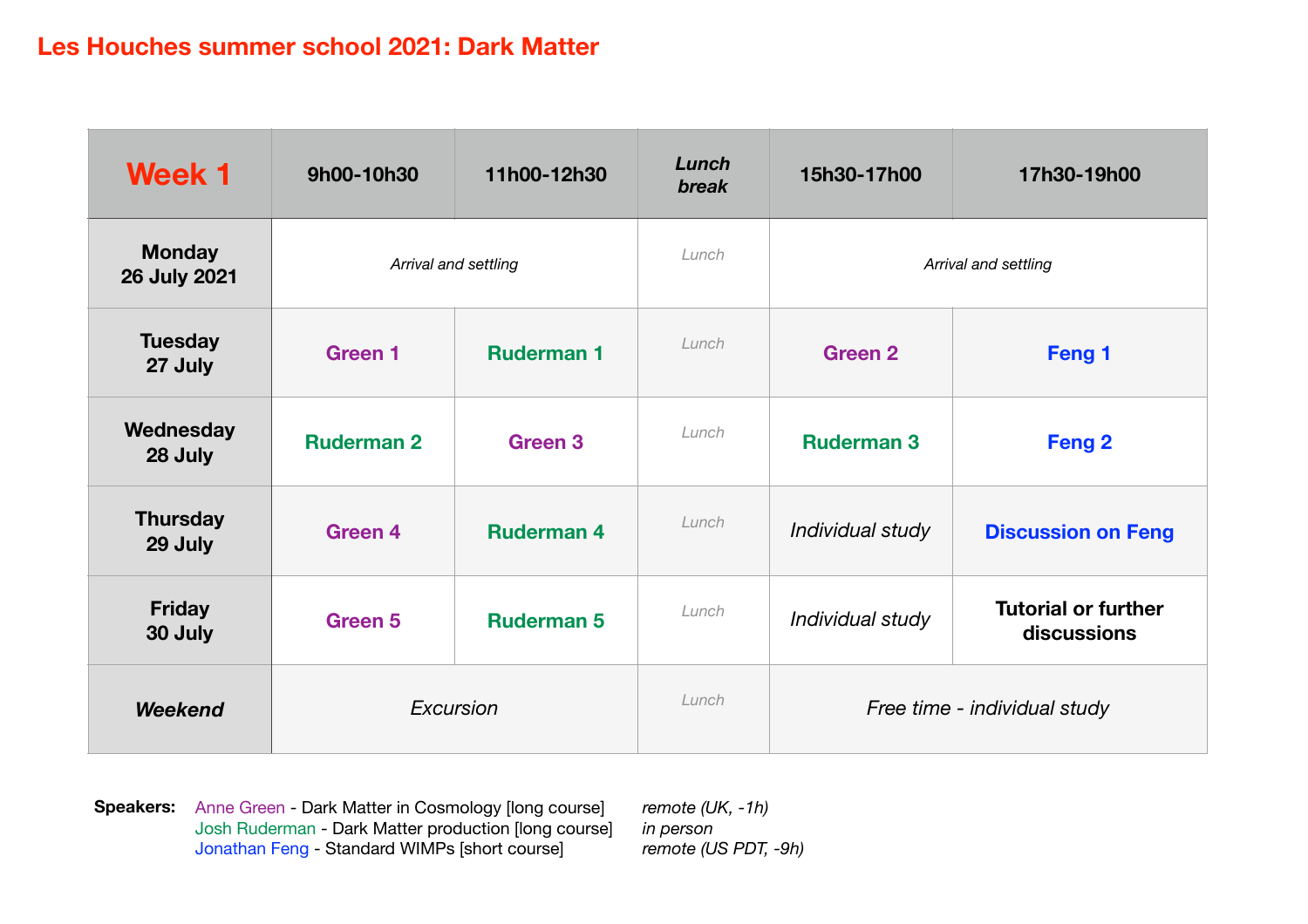| <b>Week 2</b>                         | 9h00-10h30                             | 11h00-12h30                        | Lunch<br>break | 15h30-17h00                          | 17h30-19h00                                  |
|---------------------------------------|----------------------------------------|------------------------------------|----------------|--------------------------------------|----------------------------------------------|
| <b>Monday</b><br><b>2 August 2021</b> | <b>Cooley 1</b>                        | <b>Slatyer 1</b>                   | Lunch          | Individual study                     | participants' presentations<br>('gong-show') |
| <b>Tuesday</b><br>3 August            | <b>Slatyer 2</b>                       | <b>Cooley 2</b>                    | Lunch          | Peter <sub>1</sub>                   | <b>Discussion on Cooley</b>                  |
| Wednesday<br>4 August                 | Lin <sub>1</sub>                       | <b>Slatyer 3</b>                   | Lunch          | Individual study                     | Peter <sub>2</sub>                           |
| <b>Thursday</b><br>5 August           | <b>Slatyer 4</b>                       | Lin <sub>2</sub>                   | Lunch          | <b>Discussion on</b><br><b>Peter</b> | <b>Slatyer 5</b>                             |
| <b>Friday</b><br><b>6 August</b>      | <b>Discussion on</b><br><b>Slatyer</b> | <b>Discussion on</b><br><b>Lin</b> | Lunch          | Individual study                     | <b>Tutorial or further</b><br>discussions    |
| <b>Weekend</b>                        |                                        | Excursion                          | Lunch          | Free time - individual study         |                                              |

**Speakers:** Tracy Slatyer - Dark Matter Indirect Detection [long course] *in person* Jodi Cooley - DM Direct Detection of classical WIMPs [short course] *in person* Tongyan Lin - Sub-GeV Dark Matter [short course] *in person* Annika Peter - Numerical simulations [short course] *remote (US EDT, -6h)*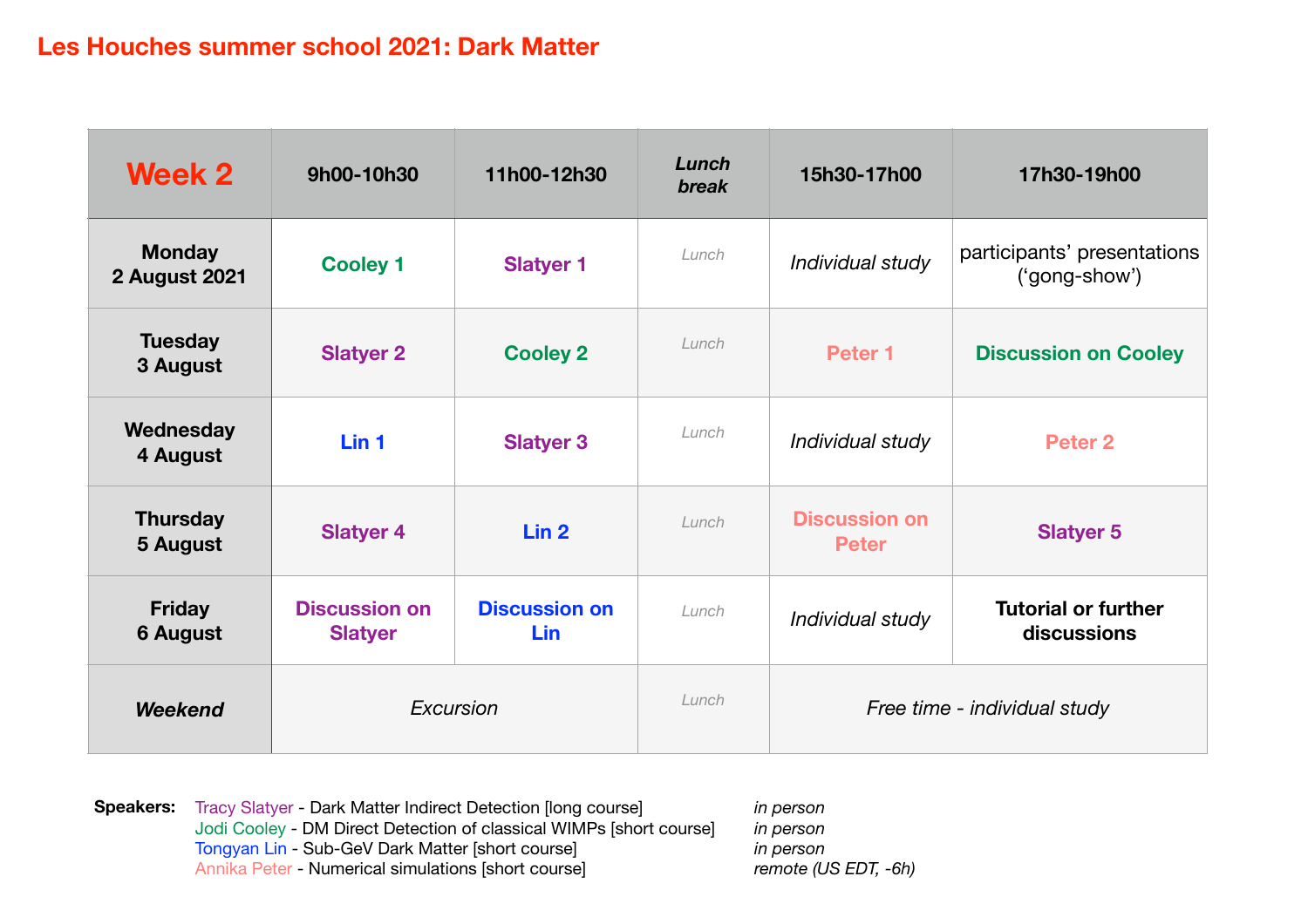| <b>Week 3</b>                         | 9h00-10h30                            | 11h00-12h30                               | Lunch<br>break | 15h30-17h00                  | 17h30-19h00                                        |  |  |
|---------------------------------------|---------------------------------------|-------------------------------------------|----------------|------------------------------|----------------------------------------------------|--|--|
| <b>Monday</b><br><b>9 August 2021</b> | <b>Burrage 1</b>                      | <b>Harris 1</b>                           | Lunch          | Individual study             | participants' presentations<br>('gong-show')       |  |  |
| <b>Tuesday</b><br>10 August           | <b>Harris 2</b>                       | <b>Burrage 2</b>                          | Lunch          | Individual study             | <b>Khoury 1</b>                                    |  |  |
| Wednesday<br>11 August                | <b>Harris 3</b>                       | Carr & Kühnel 1                           | Lunch          | Individual study             | 18h00-19h30<br><b>Khoury 2</b>                     |  |  |
| <b>Thursday</b><br>12 August          | <b>Harris 4</b>                       | <b>Tutorial or further</b><br>discussions | Lunch          | Hui 1                        | <b>Discussion</b><br><b>Kühnel 1b</b><br>on Khoury |  |  |
| <b>Friday</b><br>13 August            | <b>Discussion on</b><br><b>Harris</b> | <b>Carr &amp; Kühnel 2</b>                | Lunch          | Hui 2                        | <b>Rajendran 1</b>                                 |  |  |
| <b>Weekend</b>                        |                                       | Excursion                                 | Lunch          | Free time - individual study |                                                    |  |  |

**Speakers:** Phil Harris - Dark Matter at accelerators [long course] in person Justin Khoury - Modified gravity [short course] *remote (US PDT, -9h)* Clare Burrage - Extended gravity and connection to Dark Energy [short course] *remote (UK, -1h)* Bernard Carr & Florian Kühnel - Primordial Black Holes [short course] *remote (UK, -1h) & in person* Lam Hui - Ultralight Dark Matter [short course] *remote (US EDT, -6h)* Surjeet Rajendran - New avenues in experimental searches [short course] *in person*